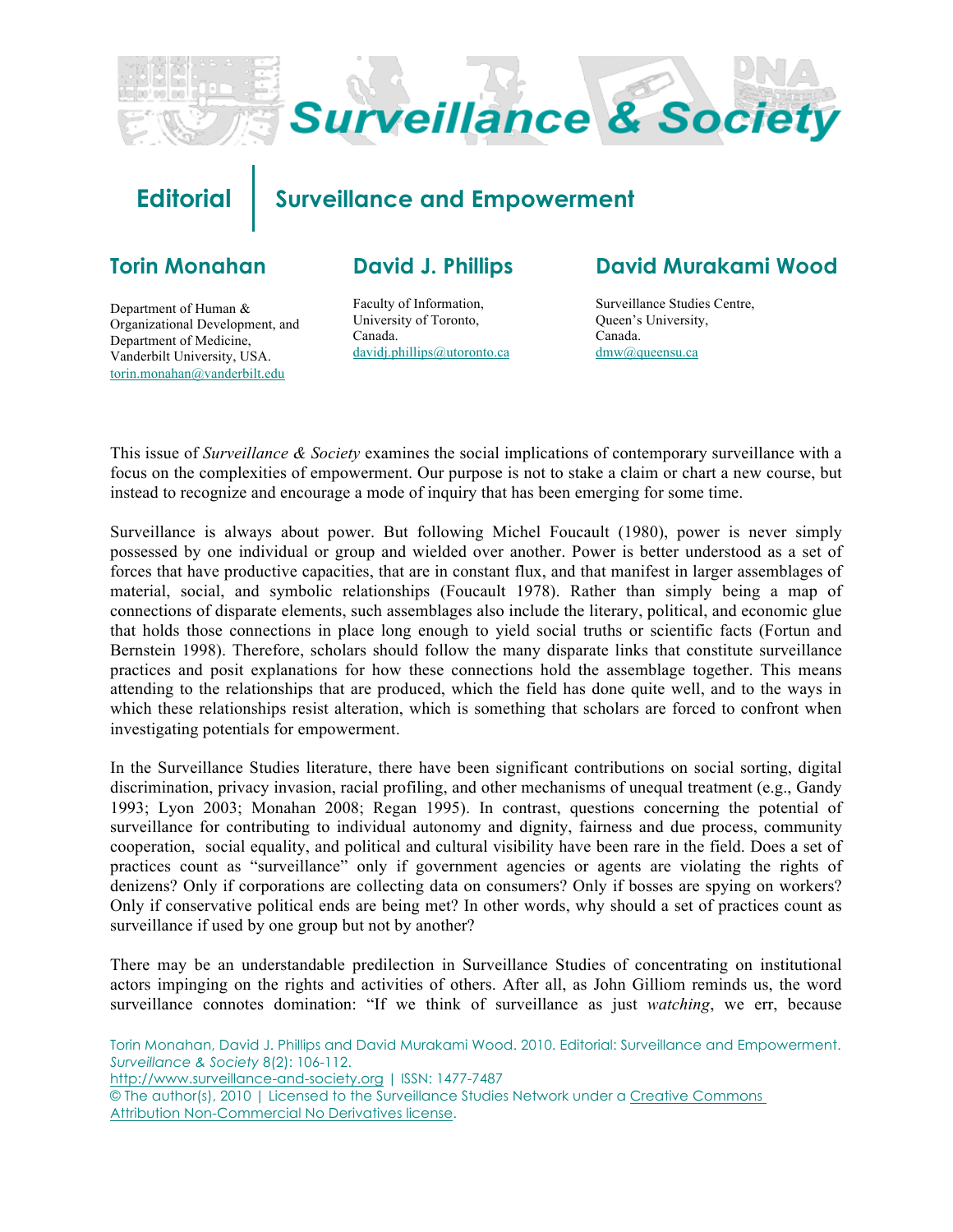surveillance is never really just watching. It's not just vision, but *super*vision. It's not just sight, but *over*sight. Surveillance assumes, advances, and/or creates a relationship of domination" (Gilliom 2010: 205). The question for us is how can it be otherwise? Or, put differently, how might traditionally marginalized groups use surveillance to challenge their positions of marginality? Or, even broader, how can surveillance be designed, employed, and regulated to contribute to democratic practices and/or the social good?

Such questions imply an epistemological position that explicitly rejects simple binaries, such as beliefs that surveillance is inherently negative and opposition to it is inherently positive. Instead, if surveillance is always relational, then the question of whether it is positive or negative depends upon one's position in the system. It depends upon whether one's status and values are being affirmed or undermined. This does not mean that surveillance ceases to be about power relationships. Instead, "empowering surveillance" can be those surveillant practices that favorably alter one's position in larger sociotechnical systems.

### **The Uses of Symmetry**

The methodological tenet of "symmetry," as advanced by scholars in the sociology of scientific knowledge, is useful for this discussion. Symmetry means that researchers should employ similar explanatory frameworks for similar practices, regardless of which practices are ultimately deemed "scientific" and which "unscientific"—or, for our purposes, which are considered "surveillance" and which are not. In science studies, symmetry acted as an important corrective to previous investigations that held the institution of science as unique and not subject to the same types of analysis applied to other social institutions, such as religion or education (Bloor 1991). Symmetry also directed scholars to include in their analyses sociological explanations for outcomes of scientific controversies, rather than assume that truth claims succeeded if they were validated by nature and that they failed if they were tainted by social bias (Hess 1997). This methodological standpoint, subsequently, invited researchers to study the social construction of science and technology, or the process by which facts and artifacts are created, deployed, and lent meaning. Similarly, if applied to Surveillance Studies, the symmetry principle should push scholars to analyze the "social construction of surveillance," meaning the ways in which surveillance shapes human activities as well as the processes by which surveillance is designed, imbued with values, and negotiated and contested. Additionally, symmetrical analysis should assist scholars in identifying empowering forms of surveillance that might otherwise be ignored.

Taking seriously the social construction of surveillance necessitates a rejection of absolutes. It becomes more difficult to say that some forms of surveillance are "good" and others "bad." Such value judgments depend on one's position in the system, and it should be the task of scholars to try to understand competing positions in a symmetrical and sympathetic fashion. Absent a quick dismissal of certain practices as negative, researchers must perform more rigorous analysis and document the complexity of power dynamics. *Emphatically, this does not mean that scholarship must fall into moral relativism*. If symmetry is pushed far enough, scholarship becomes normative: it reveals asymmetrical power structures and will be interpreted as challenging the status quo, regardless of whether scholars intentionally take a stand on an issue (Scott, Richards, and Martin 1990). The reason for this is that scholars cannot control what their audiences will think, especially not those audiences that feel that they have something to lose by the circulation of the findings. Given that facts generated by social scientists are subject to appropriation and interpretation, just like other scientific facts, this means that truth claims will always acquire normative force, if they are acknowledged at all. For this reason, it makes sense for researchers to be symmetrical, on one hand, and to be explicit about their own normative standpoints and constraints, on the other (Chubin and Restivo 1983; Hess 1997; Woodhouse et al. 2002). It is a political act both to seek out empowerment as a topic of study and to advocate for empowering surveillance. This can also be seen as responsible research practice. Instead of posturing as objective and removed, such reflexivity embraces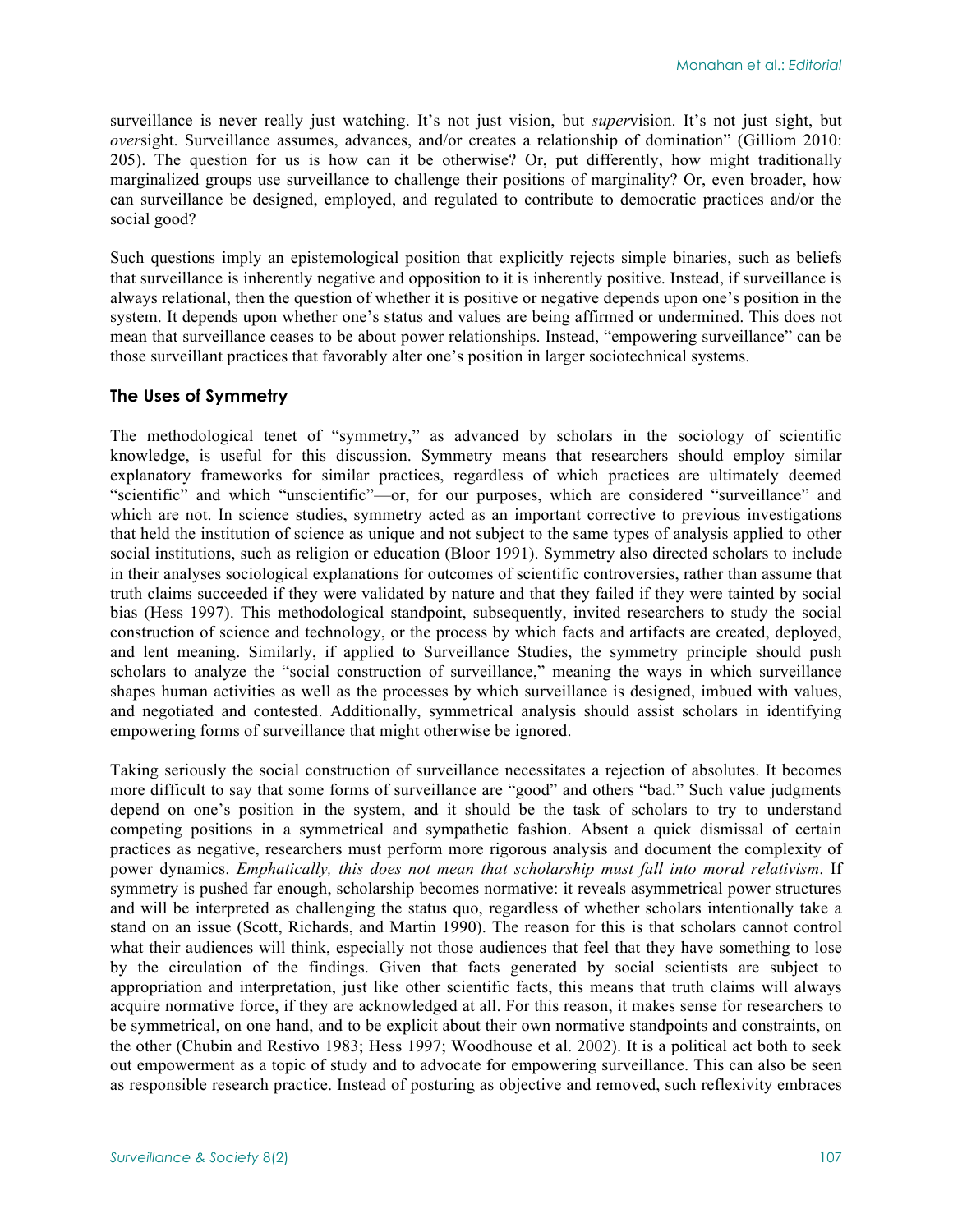the moral economy of scholarship and recognizes the context-dependent place from where claims are produced (Haraway 1988; Harding 1991).

### **Beyond Opposition**

Empowerment itself has a complex etymology. In its most simple and literal terms, it means to invest or supply with power, in other words it would seem to fit with the more simple conception of power, which we have already rejected, as if power was a simple property. Given that the Foucauldian understanding of power would imply itself that "power" is an outcome of assemblages, what use is a term like "empowerment?" Firstly, empowerment entered the social sciences via the political economic critique of development, and the alternative development movement, and usually describes not a generalized process of investing with power, but a process of leveling, equalizing, and actualizing social justice (Friedmann, 1992). Crucial within this is not simply the notion of justice itself, but the idea of empowerment as a progressive process rather than an end state. As with all progressive social change, it can never be achieved once and for all because the world is dynamic, justice is emergent, and social problems are tenacious. If we accept that technologies and techniques of surveillance can assist with processes of empowerment, the questions then become: empowerment for whom, toward what ends, under which circumstances, and within which structural contexts?

In an oblique way the field of Surveillance Studies has been grappling with these issues for a while, in part by focusing on "counter-surveillance" in which actors with fewer institutional or symbolic resources seek to vitiate the surveillance to which they and others are subjected (Monahan 2010b). Studies of countersurveillance have followed two paths. The first addresses attempts to thwart, disrupt, or avoid surveillance. John Gilliom's *Overseers of the Poor*, for instance, shows how women welfare recipients evade bureaucratic surveillance by, among other things, refusing to disclose secondary forms of income they receive in order to make ends meet (Gilliom 2001). The Institute for Applied Autonomy's iSee project provides maps of "paths of least surveillance" – routes through urban regions that avoid CCTV cameras (Monahan 2010b). At its best, this type of counter-surveillance can be empowering, but usually in a reactive way, by contesting and trying to reduce the forms of surveillance to which people are exposed. This also describes the important legal work done by civil-society organizations (Bennett 2008).

Another strand of counter-surveillance action seeks to embrace and use surveillance practices to counter dominant power. Examples of this include CopWatch programs (Huey, Walby, and Doyle 2006) or the Institute for Applied Autonomy's (2006) "defensive surveillance" tactics of monitoring police at mass public protests in order to better avoid confrontation (see also Fernandez 2008). As is clear from the articles in this issue, this embrace is problematic. At their worst, counter-surveillance tactics can be willfully ignorant of and insensitive to intersectional forms of oppression, as can be witnessed, for instance, in videos of Steve Mann's "shooting back" project<sup>1</sup>, where he (a relatively affluent white man) confronts African American women and others working low-income, service sector jobs and questions them about store video surveillance systems, to which the workers are more likely to be the targets than the customers (Monahan 2010b)2. At best, they require a subtle and nimble engagement with volatile

 $\overline{a}$ 

<sup>1</sup> [http://wearcam.org/shootingback.html \[a](http://wearcam.org/shootingback.html)ccessed November 28, 2010]

<sup>&</sup>lt;sup>2</sup> Steve Mann and colleagues have labeled these interventions "sousveillance," or watching from below (Mann, Nolan, and Wellman 2003). While this concept is intriguing, especially for its grassroots overtones, one should exercise great care when presuming to speak on behalf of others, especially if those other people occupy different socio-economic positions or possess radically different race and gender identities. The concept of sousveillance is problematic as well because it privileges the direction of the gaze instead of its effect. Watching from below begins to matter when pressure or control is felt by individuals in positions of higher institutional status, at which point the gaze may still be from below, but the power relationship shifts to one of *control over*, thereby becoming "surveillance." Of course, power is both dynamic and multi-dimensional, so the ability to surveil people in positions of relatively higher status does not necessarily alter the vulnerability of those watching from below, as any whistleblower can attest.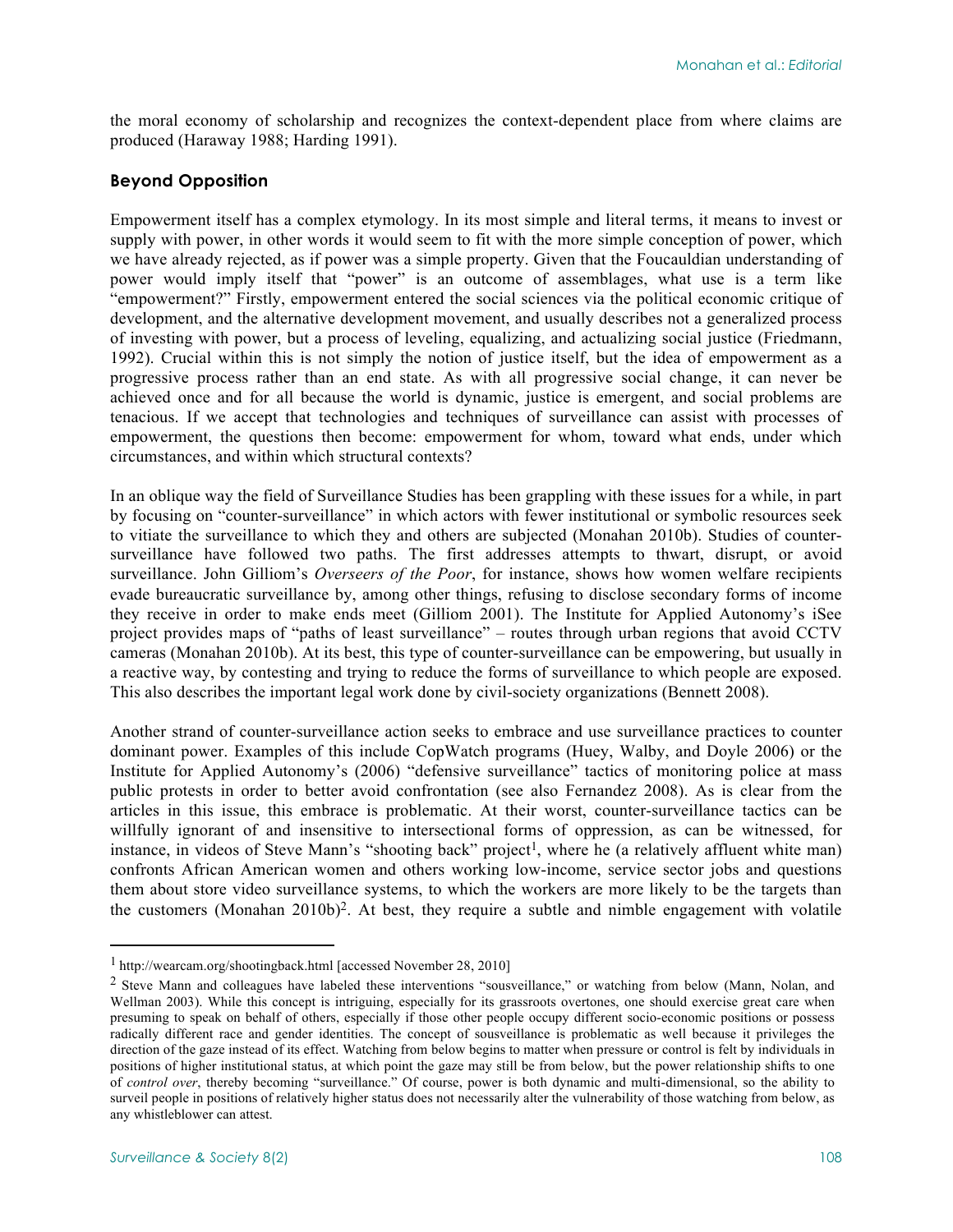forms of power. For example, in this issue, Wilson and Serisier examine the ways that new techniques for producing and disseminating video images alter the possibilities for successful activism in complex ways, providing safety and visibility for street protesters, but also provoking greater police violence, and sometimes providing evidence for legal action against the protesters themselves.

If surveillance is to be effectively used to counter power, then the tools of surveillance – data gathering, analytics, and response mechanisms – must be accessible. These tools are embedded in infrastructure – in interlocking and mutually supportive networks of laws, machines, and cultural practices. One of the aims of this special issue is to probe those relations and suggest pathways toward the ethical design of surveillance infrastructures (see Phillips  $2005$ ).<sup>3</sup> This approach recognizes that because surveillance is socially constructed, the design of surveillance infrastructures is a contingent and underdetermined process, which means that alternative—and more power-equalizing—designs are possible. The focus on infrastructures is intentional. Whereas technologies function as tools that enable certain practices, infrastructures establish contexts for practice (Bowker and Star 1999).

This brings us to the difficult task of identifying possible criteria for evaluating ethical and/or empowering surveillance. In her article in this volume, Shilton suggests that the design criteria for ethical tools for participatory sensing pay attention to values of local control, participation, transparency, and social justice. Of course, each of these foci provide plenty of opportunity for debate. Where is local? Who is to participate? What is to be transparent to whom? What is justice? Nevertheless, they helpfully structure the debate to attend to normative principles of equality and autonomy.

Design is but one locus of intervention. We must also evaluate use, outcomes, and consequences. Perhaps, as a starting point, criteria for the evaluation of empowering outcomes could be based on demonstrable improvement in the economic, juridical, social or symbolic status of an individual or group that has traditionally been marginalized or oppressed. 4 But these outcomes are never simple; they are always polyvalent. For example, as Mark Andrejevic (2007) argues in his discussion of interactive media, people can eagerly involve themselves with surveillance systems that meet some of their needs and desires but are ultimately disempowering because they enable only ersatz freedom to make consumer choices, not actualize any deep form of political or social empowerment. Two articles in this issue address complex and nuanced notions of use and outcome. Regan and Steeves explore how four different models of empowerment – protest/resistance, social capital, identity/self-presentation, and performance – suggest different normative values in youths' interaction with social networking sites (SNS). Ellerbrok reveals the dynamics of different kinds of visibility (peer-to-peer, marketing surveillance, regulatory surveillance, and data legacies) on SNS. Each suggests that positive outcomes along one axis, or in the light of one model, may be negative outcomes on another.

#### **Empowering Surveillance in the World**

Surveillance is used by institutions to understand and manage complex environments and populations, from traffic patterns to consumer habits to weather systems. Surveillance can be empowering if it allows a population or a community to better understand itself and its environment, and to call to account those

-

<sup>&</sup>lt;sup>3</sup> This framing was explored first in a 2006 workshop organized by David J. Phillips at the University of Texas, Austin. We expanded upon it in a subsequent 2008 workshop ("The Use of Implants in Ethical Surveillance Infrastructures: Towards a Transdisciplinary Ontology") organized by Michael Nagenborg, Kirstie Ball, Torin Monahan, David Murakami Wood, and Karsten Weber at the Center for Interdisciplinary Research at Bielefeld University, Germany.

<sup>&</sup>lt;sup>4</sup> We are grateful to John Gilliom for asserting this position at the workshop on surveillance and empowerment (see Acknowledgments, below). Of course there may be good reasons for wanting to keep certain groups, such as neo-Nazis or other hate groups, from achieving empowerment in these terms. This fact does not diminish the merits of empowering surveillance, but it does point to some of its limitations and the need to complement evaluations with a broader ethical criteria, such as social justice, anti-violence, and tolerance.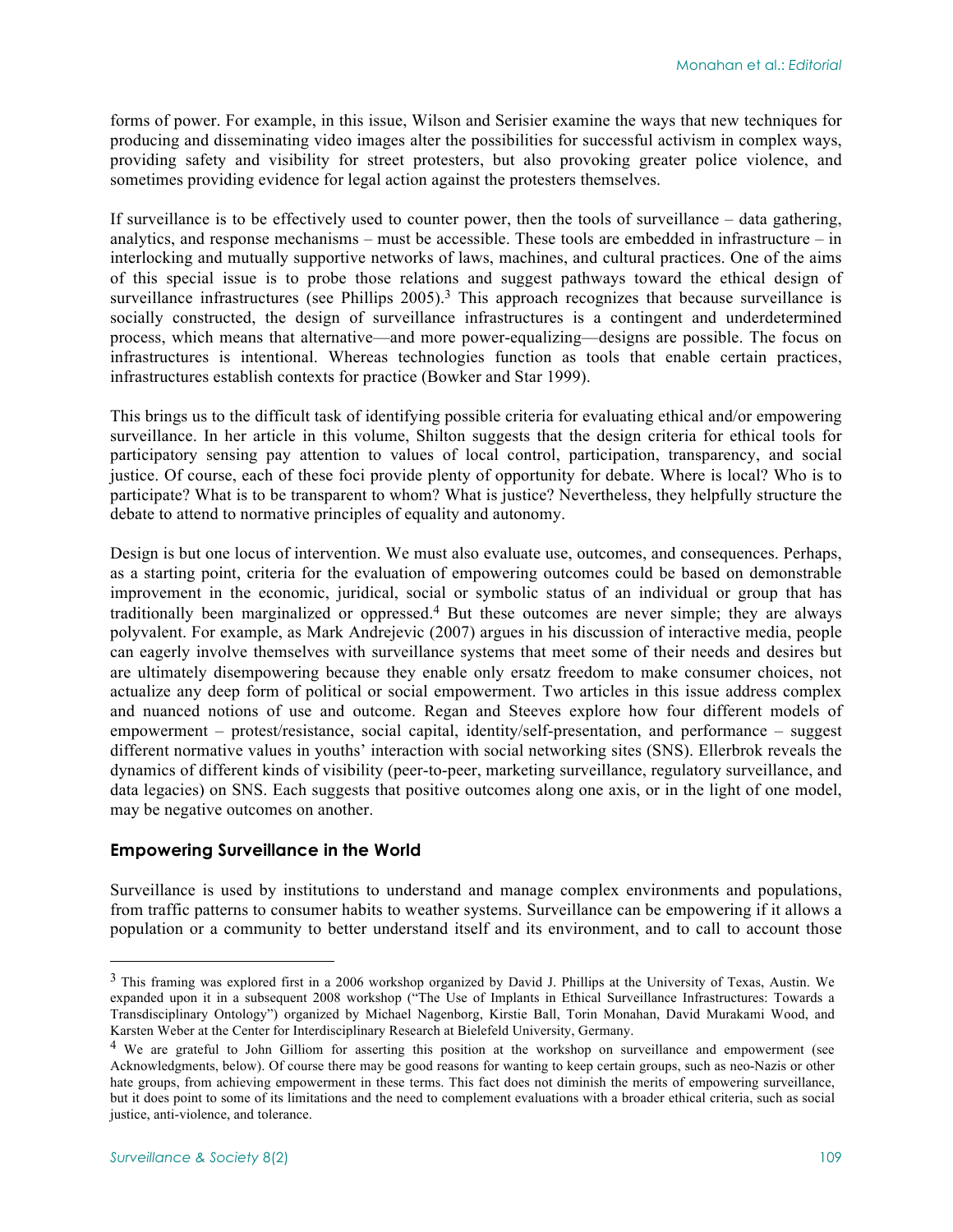who are adversely affecting that environment. For instance, the monitoring of air quality and water pollution, when coupled with alert mechanisms, could function as a form of surveillance of environmental conditions that improves public health, even if the affluent are more likely to benefit from such systems (Monahan and Mokos 2010). Similarly, web interfaces, like Scorecard.org, render information about toxic release inventories accessible so that people can monitor pollution and polluters in their communities and mobilize for polluter accountability and environmental cleanup (Monahan 2010a). But environmental data do not make sense of themselves. Surveillance involves not merely data collection, but creating social meaning from the data, and using that meaning to inform action. Data must be interpreted and that interpretation deployed. Therefore empowering surveillance becomes an exercise in "semiotic democracy" (Phillips 2009). Related to this, Ottinger, in this issue, shows the struggles and negotiations in meaning making of environmental data in three realms – in defining issues, in enforcing laws, and in informing individual choice. 5

Also in this issue, Skoric *et al* pursue this notion of environmental surveillance and distributed data collection in a very different realm. Their article addresses the conditions and consequences, not of the imposition of norms on individuals by large institutions like states or corporations, nor of individuals and communities monitoring the actions of institutions, but of the enforcement of community norms through public shaming. In this situation, the power to monitor, publicize, or normalize is peer-based, as vigilantes publicize the anti-social habits of litterers and those with egregious parking habits.

Pervasive computing systems also possess potentials for catalyzing social empowerment. Although current technological trajectories would suggest that such computing system would be used to further divide societies or sort populations according to market or security logics, this does not have to be the case. In the spirit of universal design, pervasive computing could de-marginalize the elderly, for instance, by providing an infrastructure to reduce dependencies that diminish autonomy while still supporting dependencies that build social ties. Instead of trying to police the elderly with electronic "wander guards" or pharmaceutical delivery systems, systems that afforded the elderly enhanced mobility and opportunities to selectively communicate with caregivers could build relationships of trust and allow older members of society to age in place (Kenner 2008). This facilitates a co-ownership of place, which Albrechtslund and Glud address further. Their article in this issue suggests that residents of marginalized communities can use GPS-enabled smartphones to create user-generated maps that visualize their experience of the neighborhood. This makes their experience, their lives, visible in a way useful to themselves, justifying and facilitating their engagement in planning initiatives, and allowing them to persuasively intervene in networks of influence.

Systems that afford critical awareness of one's exposure to extractive forms of surveillance might also be thought of as empowering. For example, Gregory Donovan has a participatory action research project called MyDigitalFootprint.org that seeks to counter prominent government, civic, and corporate cybersafety campaigns that simplistically encourage parents to monitor and police their children. Donovan explains:

As young people are already present in cyberspace and often with more experiential knowledge than their guardians and gatekeepers, MyDigitalFootprint.org situates young people as active participants rather than pre-scripted victims or criminals, as "netizens" who have to cohabitate with monsters (be they online predators, cyberterrorists, or dataaggregating social networks) in a public environment. (Donovan 2009)

 $<sup>5</sup>$  In a different domain, various government accountability websites, like USAspending.gov, while quite cumbersome, can give</sup> citizens and others information about where government funding is going so that they can make informed demands for change. There are many similar sites that track voting records, spending on election campaigns, and other elements of political systems.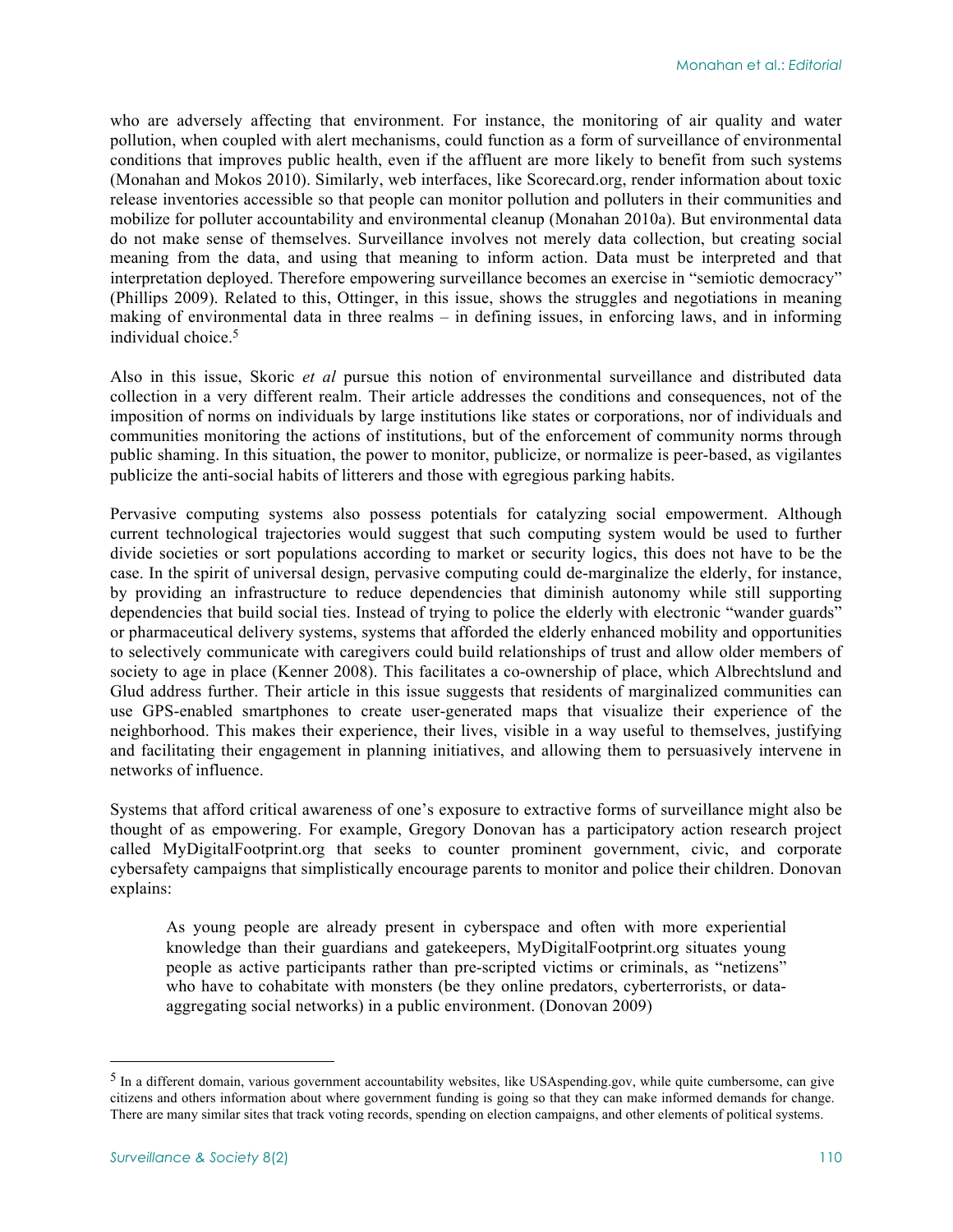While it could be misconstrued as encouraging disciplinary self-surveillance, this project instead invites youth to take stock of their own information environments, define problems according to their own criteria, and seek collective solutions to reassert information control.

Even surveillance systems that have long been associated with covert military functions can be appropriated for social justice and empowerment goals. Earth remote sensing (ERS) satellite systems offer a case in point. As Lane DeNicola describes, imagery activists are harnessing ERS to assist with "environmental forensics, public disclosure, counter-mapping, urban ecosystem analysis, and the coordination of community data collection efforts" (DeNicola 2009). For instance, genocides can be documented and represented through such systems, transforming what might be thought of as hidden or contested knowledge into information demanding action and intervention. The "Crisis in Darfur" project, sponsored by Google and the U.S. Holocaust Memorial Museum, shows the persuasive force of such imagery, provoking this affirmation from former President George W. Bush: "millions of Internet users around the world will be able to zoom in and see satellite images of the burnt-out villages and mosques and schools. No one who sees these pictures can doubt that genocide is the only word for what is happening in Darfur -- and that we have a moral obligation to stop it" (Graham 2010). And while solid critiques can be made about the Crisis in Darfur project, such as it "reproduces problematic Western tropes of African tragedy and misses an opportunity to generate public literacy around satellite images," (Parks 2009) the potentials for empowering surveillance remain. Another compelling example of imagery activism is the SkyTruth project, which uses satellite imagery to document oil-spill disasters and overdevelopment in the American Midwest by multinational petroleum companies. Walsh, in this issue, takes a similar tack, studying how sophisticated surveillance systems along the U.S.-Mexico border can be used to monitor and resist both state agencies and vigilante organizations, and to directly assist migrants in danger.

There are many other possibilities for empowering surveillance. It is our belief that as the field begins to think more symmetrically about what constitutes surveillance that many more examples will emerge. Like all technological systems, surveillance is polyvalent, so there will always be caveats and qualifications; we expect that every positive example will possess attributes that appear empowering coexisting with some that are disempowering. Finally, social context is fluid, so something that might seem empowering today for some people might yield different outcomes tomorrow. All of this just points to the need for scholars to remain critical even in the pursuit of something they can support.

#### **Acknowledgments**

This special issue grew out of an international workshop on the topic of "surveillance and empowerment" held at Vanderbilt University in March 2009. The genesis of the topic came from a participatory session run by David Murakami Wood at a previous workshop on "surveillance and inequality" held in March, 2007 at Arizona State University. The surveillance and empowerment workshop was supported by the U.S. National Science Foundation under grant #0853749. Torin Monahan would like to thank NSF, his co-PIs on the workshop grant (Simon Cole, Jill A. Fisher, and Gary Marx), and the workshop participants for catalyzing the conversations leading to this publication. Additionally, thanks must be given to Neal Palmer for his assistance in planning and executing the workshop and the peer reviewers who generously invested their time and energy to make this special issue possible. Further information about the workshop can be found at [http://publicsurveillance.com/workshop.html.](http://publicsurveillance.com/workshop.html)

#### **References**

Andrejevic, Mark. 2007. *iSpy: Surveillance and Power in the Interactive Era*. Lawrence, Kan.: University Press of Kansas. Bennett, Colin J. 2008. *The Privacy Advocates: Resisting the Spread of Surveillance*. Cambridge, MA: MIT Press. Bloor, David. 1991. *Knowledge and Social Imagery*. 2nd ed. Chicago: University of Chicago Press. Bowker, Geoffrey C., and Susan Leigh Star. 1999. *Sorting Things Out: Classification and Its Consequences*. Cambridge, MA: MIT Press.